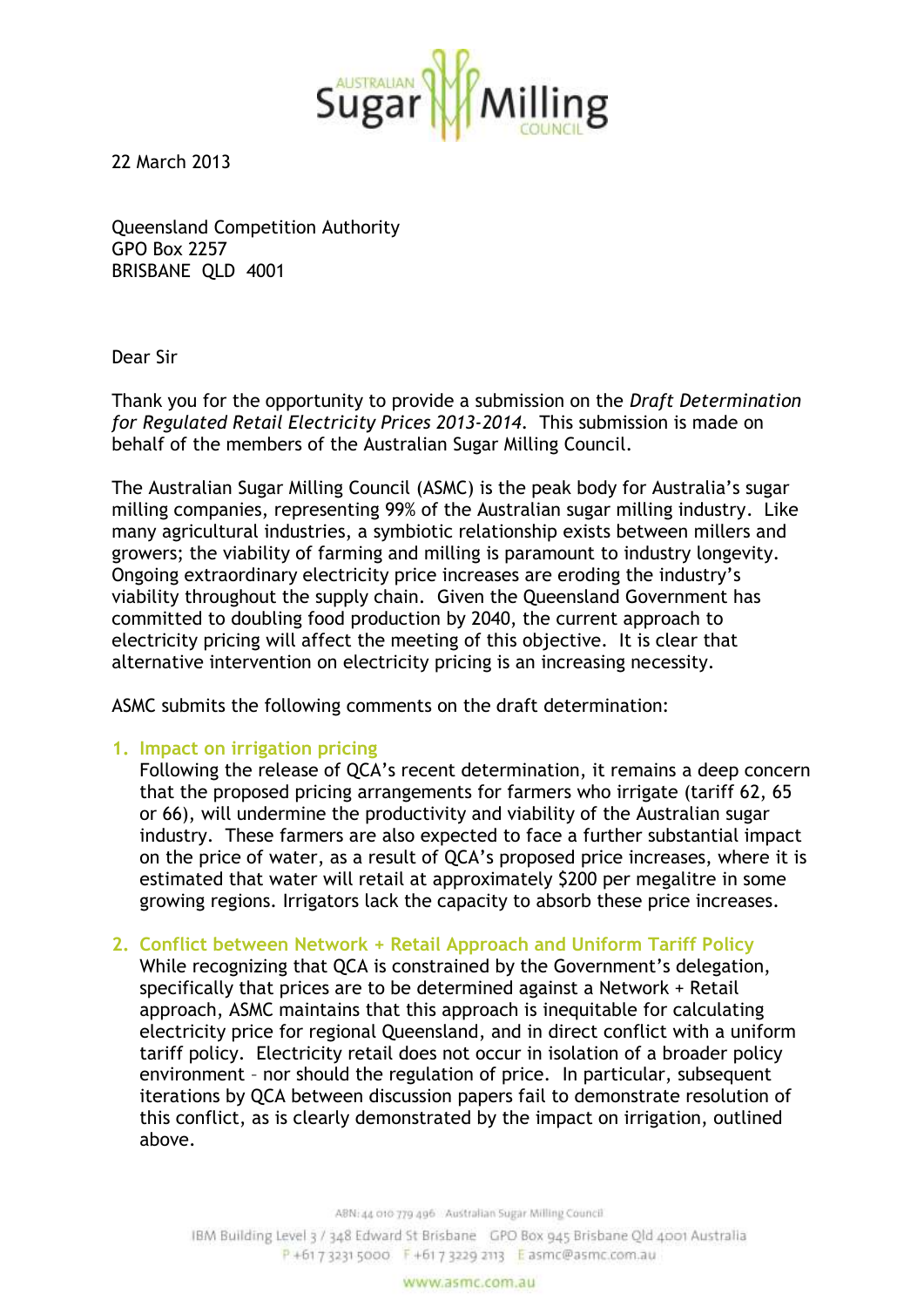

## **3. Transitional Period**

While ASMC supports, in principle, a transitional period for irrigators and tariff 22 (large customers) of seven years, we argue that the transition period should be longer for large customers. Sugar mills invest in infrastructure with a 20-30 year payback period, based on the tariff 22 structure. In just 2011-2012, sugar mills collectively invested over \$175 million in new infrastructure, to be amortized over the next 20-25 years. It is ASMC's view that a 15 year transition period is more equitable. Attachment 1 includes a schedule of effective life determination of sugar milling assets, as set out by the Australian Taxation Office.

## **4. Access to transitional tariff arrangements**

ASMC welcomes and supports the recommendation that new customers should be able to access transitional tariff arrangements, to ensure there is no disadvantage to new customers.

### **5. Time of use tariffs**

ASMC continues to support the need for time-of-use tariffs, throughout the energy supply chain, not just retail. While we recognize that this is again outside of QCA's delegated authority, ASMC has particular concern that where Ergon could provide a continuation of time-of-use charging in 2013-2014, it will not be. Given that this is a government owned entity, we believe that QCA can and should highlight to government the implications Ergon's decision.

#### **6. Headroom allowance and charging for exceptional circumstance**

As per ASMC's previous submission, we again argue against the inclusion of headroom for Ergon only tariffs. As this mechanism is intended to facilitate competition, it can only be deemed a windfall where competition does not exist. Including such a mechanism does not "reduce the risk of retailing in Queensland compared with other states", given that the fundamental issues of "retail risk" in regional Queensland are entwined with lack of access to community service obligations for retailers other than Ergon.

Similarly, ASMC does not support the inclusion of a cost pass-through mechanism, on the basis that this will create an additional window where year on year, retailers will argue "unforeseen, exogenous and unavoidable events," effectively holding the price determination exercise to ransom each year.

## **7. Community Service Obligations**

While again recognizing that community service obligations (CSOs) are outside the scope of QCA, ASMC holds the view that this mechanism should be paid direct to network service providers instead of Ergon Retail, providing greater transparency and competition in regional Queensland.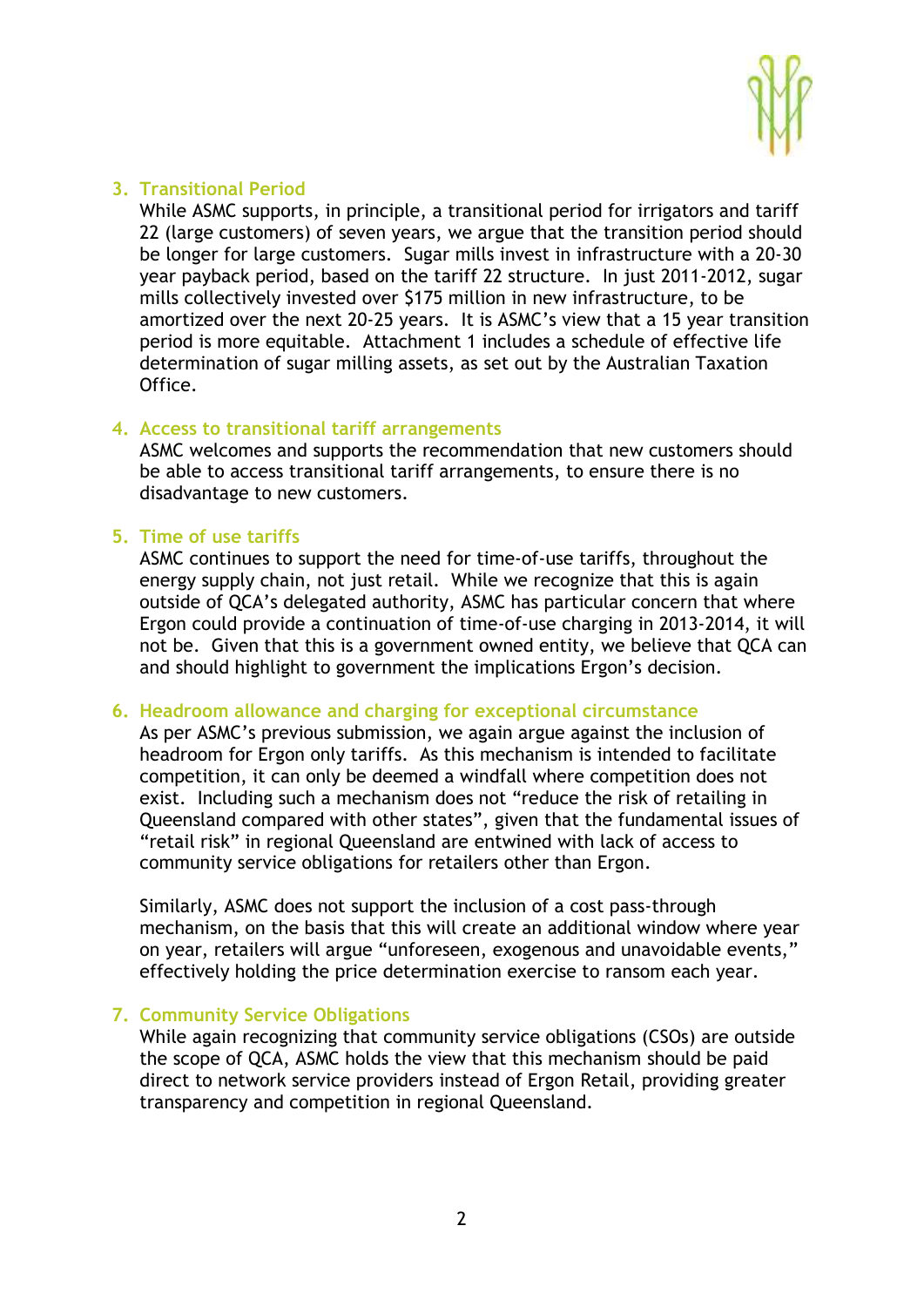

ASMC draws your attention to the particular issues raised in submissions made by several milling companies, including Isis Central Sugar Mill Company, Mackay Sugar Ltd, MSF Sugar Ltd and Sucrogen Australia Pty Ltd, and similarly, from CANEGROWERS.

Should you have any further queries regarding this submission, please contact Sharon Denny, Senior Executive Officer Government & Business Development on (07) 3231 5003 or [sharon.denny@asmc.com.au.](mailto:sharon.denny@asmc.com.au)

Yours Sincerely



Dominic Nolan **Chief Executive Officer**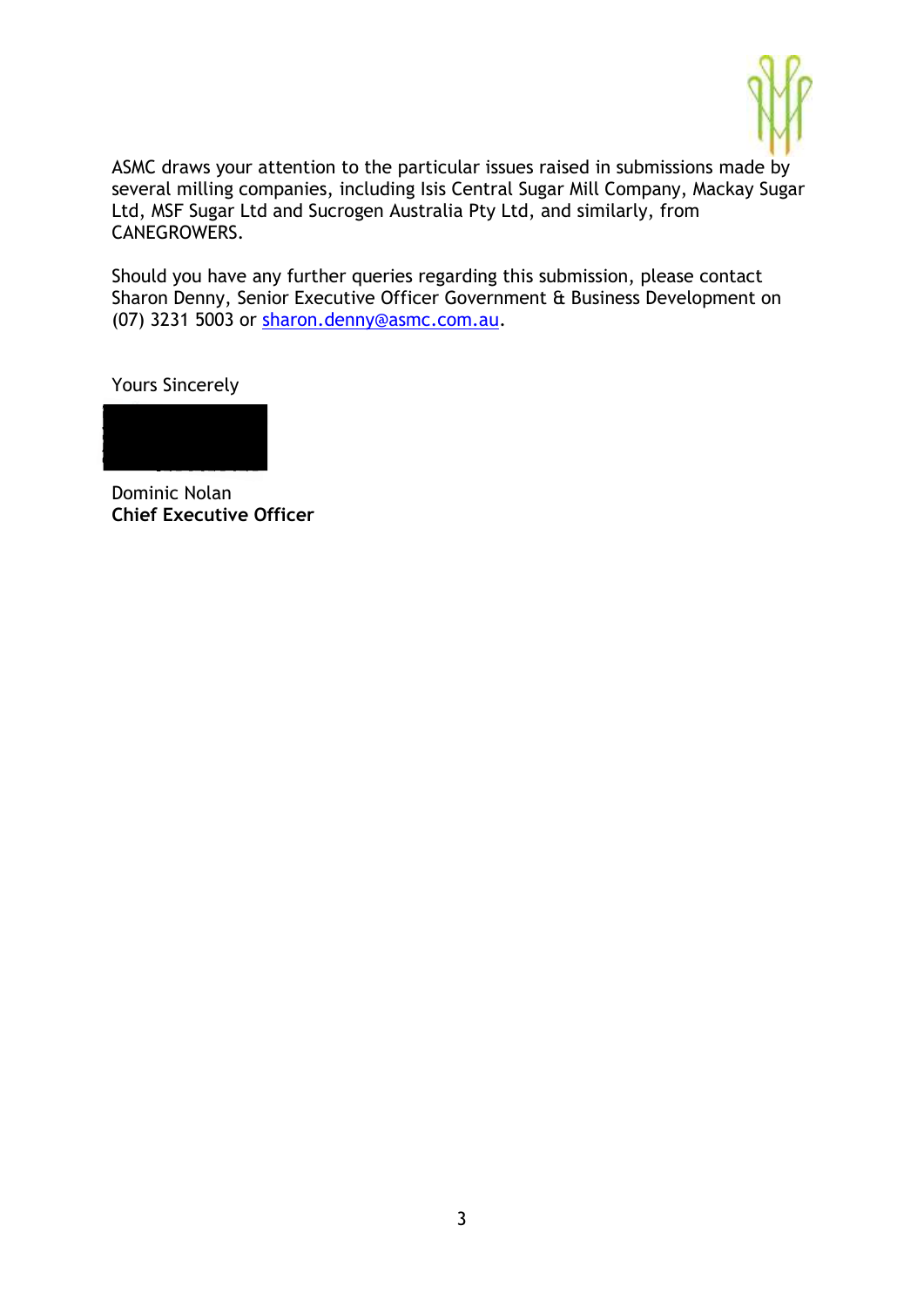# ATTACHMENT 1

# **TABLE A** *MANUFACTURING (11110 to 25990)*

| <b>Sugar and confectionery manufacturing</b><br>(11810 to 11820)                            |                     |                     |                                          |  |
|---------------------------------------------------------------------------------------------|---------------------|---------------------|------------------------------------------|--|
| <b>ASSET</b>                                                                                | <b>LIFE (YEARS)</b> | <b>REVIEWE</b><br>D | <b>DATE OF</b><br><b>APPLICATI</b><br>ON |  |
| Sugar milling assets:                                                                       |                     |                     |                                          |  |
| Cane delivery assets:                                                                       |                     |                     |                                          |  |
| Cane bin assets:                                                                            |                     |                     |                                          |  |
| Rail bins                                                                                   | 20                  | $\ast$              | 1 July 2011                              |  |
| Rail bin automatic coupling/de-<br>devices<br>coupling                                      | 12                  | ∗                   | 1 July 2011                              |  |
| Road bins                                                                                   | 12                  | $\ast$              | 1 July 2011                              |  |
| Rail assets (excluding cane bin assets) –<br>see Table A Rail transport (47100 to<br>47200) |                     |                     |                                          |  |
| Receival station assets:                                                                    |                     |                     |                                          |  |
| Cane levellers                                                                              | 20                  | $\ast$              | 1 July 2011                              |  |
| Cane receival hoppers                                                                       | 25                  | $\ast$              | 1 July 2011                              |  |
| <b>Tipplers</b>                                                                             | 25                  | $\ast$              | 1 July 2011                              |  |
| Weighbridges                                                                                | 20                  | $\ast$              | 1 July 2011                              |  |
| Cane juice extraction assets:                                                               |                     |                     |                                          |  |
| Cane shredding machines<br>(incorporating drives)                                           | 30                  | ∗                   | 1 July 2011                              |  |
| Crushing mills (incorporating drives)                                                       | 30                  | *                   | 1 July 2011                              |  |
| Rotary juice screens                                                                        | 15                  | *                   | 1 July 2011                              |  |
| Cane juice filtration and clarification<br>assets:                                          |                     |                     |                                          |  |
| Clarifiers                                                                                  | 25                  | *                   | 1 July 2011                              |  |
| Flash tanks                                                                                 | 20                  | *                   | 1 July 2011                              |  |
| Juice heaters                                                                               | 20                  | *                   | 1 July 2011                              |  |
| Lime and mud storage bins                                                                   | 25                  | $\ast$              | 1 July 2011                              |  |
| Lime slakers                                                                                | 20                  | $\ast$              | 1 July 2011                              |  |
| Mud mixers/minglers                                                                         | 20                  | $\ast$              | 1 July 2011                              |  |
| Rotary vacuum mud filters                                                                   | 20                  | $\ast$              | 1 July 2011                              |  |
| Evaporation and crystallisation assets:                                                     |                     |                     |                                          |  |
| Centrifugals                                                                                | 25                  | $\ast$              | 1 July 2011                              |  |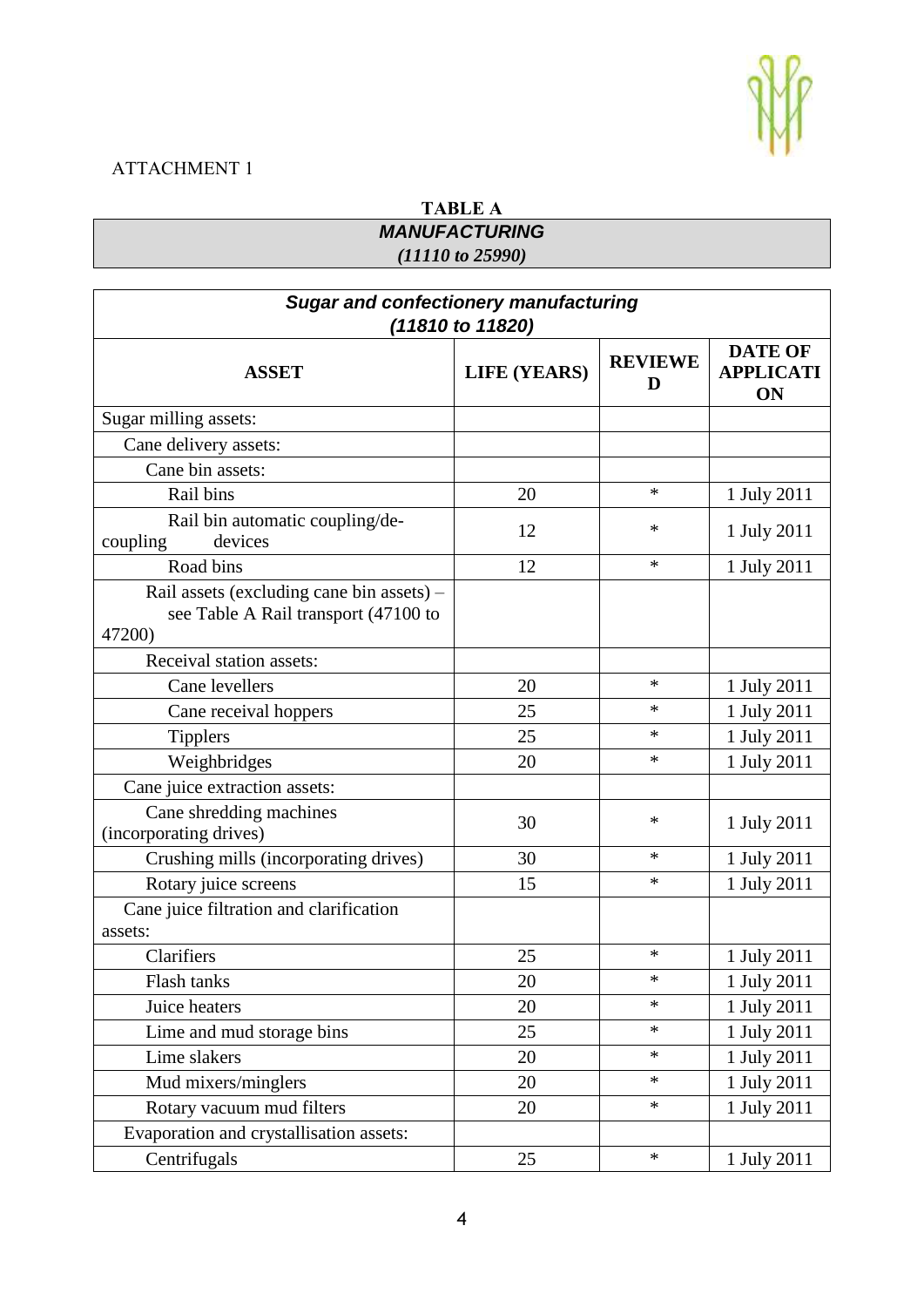

| <b>Sugar and confectionery manufacturing</b><br>(11810 to 11820)                           |                     |                     |                                                 |  |
|--------------------------------------------------------------------------------------------|---------------------|---------------------|-------------------------------------------------|--|
| <b>ASSET</b>                                                                               | <b>LIFE (YEARS)</b> | <b>REVIEWE</b><br>D | <b>DATE OF</b><br><b>APPLICATI</b><br><b>ON</b> |  |
| Crystallisers                                                                              | 20                  | $\ast$              | 1 July 2011                                     |  |
| Evaporators                                                                                | 30                  | $\ast$              | 1 July 2011                                     |  |
| Magma mixers                                                                               | 20                  | $\ast$              | 1 July 2011                                     |  |
| Magma/massecuite distributors and<br>receivers                                             | 20                  | ∗                   | 1 July 2011                                     |  |
| Massecuite re-heaters                                                                      | 20                  | $\ast$              | 1 July 2011                                     |  |
| Seed vessels                                                                               | 20                  | $\ast$              | 1 July 2011                                     |  |
| Sugar melters                                                                              | 20                  | $\ast$              | 1 July 2011                                     |  |
| Vacuum pans                                                                                | 30                  | $\ast$              | 1 July 2011                                     |  |
| Vapour condensers:                                                                         |                     |                     |                                                 |  |
| Mild steel                                                                                 | 20                  | $\ast$              | 1 July 2011                                     |  |
| Stainless steel                                                                            | 30                  | $\ast$              | 1 July 2011                                     |  |
| Molasses storage assets:                                                                   |                     |                     |                                                 |  |
| Coolers                                                                                    | 15                  | $\ast$              | 1 July 2011                                     |  |
| Dams (earthworks only)                                                                     | 40                  | $\ast$              | 1 July 2011                                     |  |
| Dam bladders and covers                                                                    | 12                  | *                   | 1 July 2011                                     |  |
| <b>Tanks</b>                                                                               | 30                  | $\ast$              | 1 July 2011                                     |  |
| Power generation assets:                                                                   |                     |                     |                                                 |  |
| Ash filters (including rotary and<br>horizontal<br>belt vacuum filters)                    | 15                  | $\ast$              | 1 July 2011                                     |  |
| Bagasse handling assets:                                                                   |                     |                     |                                                 |  |
| Bagacillo collection systems                                                               | 15                  | $\ast$              | 1 July 2011                                     |  |
| Bagasse bins (incorporating stacking<br>and reclaim systems)                               | 30                  | ∗                   | 1 July 2011                                     |  |
| Other power generation assets $-$ see<br>Electricity supply (26110 to<br>Table A<br>26400) |                     |                     |                                                 |  |
| Sugar drying and storage assets:                                                           |                     |                     |                                                 |  |
| Hoppers (weigh and feed)                                                                   | 25                  | $\ast$              | 1 July 2011                                     |  |
| Lump breakers                                                                              | 15                  | $\ast$              | 1 July 2011                                     |  |
| Rotary sugar dryers                                                                        | 25                  | $\ast$              | 1 July 2011                                     |  |
| Sugar storage bins and silos                                                               | 30                  | $\ast$              | 1 July 2011                                     |  |
| Vibratory screens                                                                          | 15                  | $\ast$              | 1 July 2011                                     |  |
| Support assets:                                                                            |                     |                     |                                                 |  |
| Air compression assets:                                                                    |                     |                     |                                                 |  |
| Air dryers                                                                                 | 12                  | $\ast$              | 1 July 2011                                     |  |
| Air receivers                                                                              | 20                  | $\ast$              | 1 July 2011                                     |  |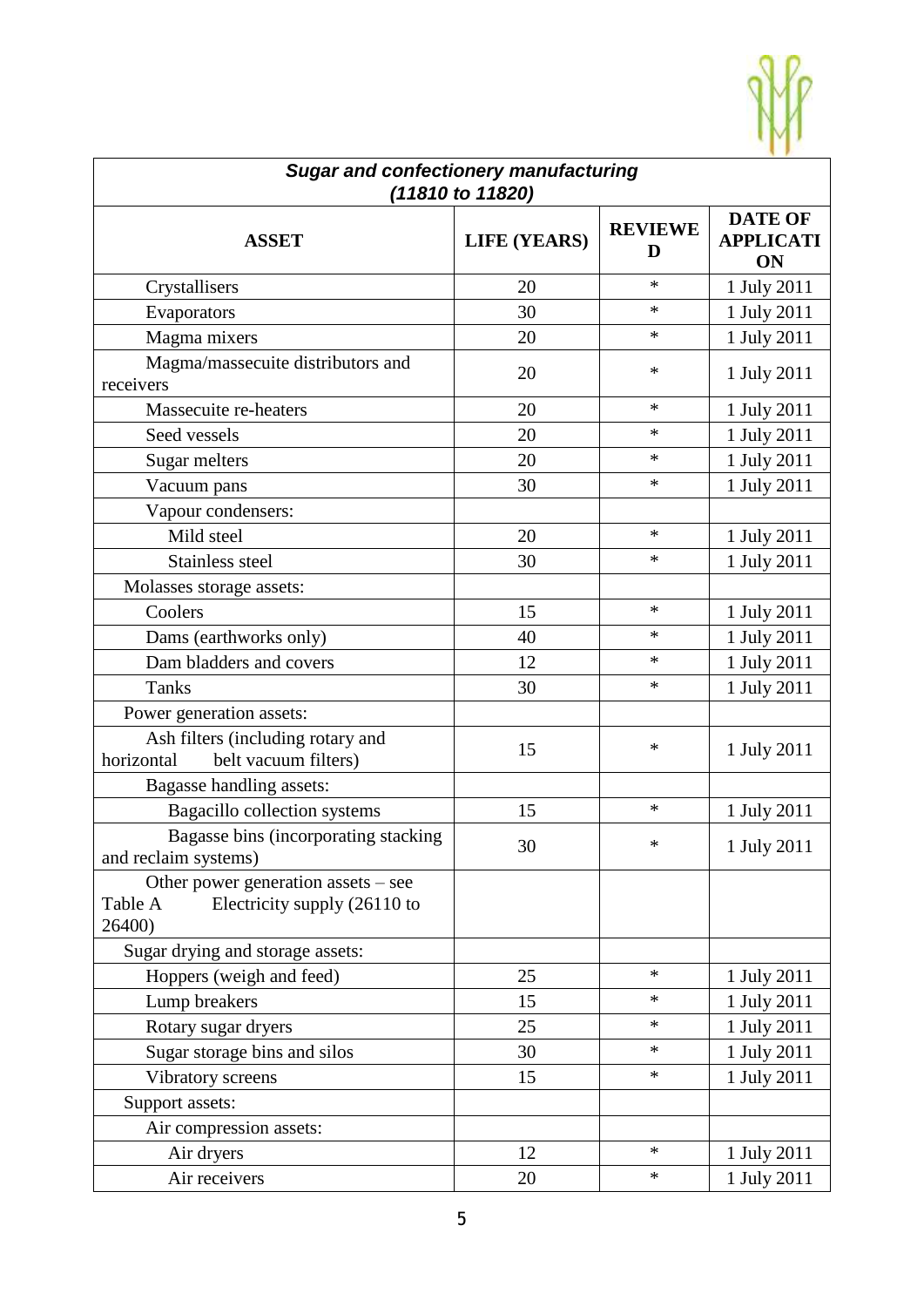

| <b>Sugar and confectionery manufacturing</b><br>(11810 to 11820)                  |                     |                     |                                                 |  |
|-----------------------------------------------------------------------------------|---------------------|---------------------|-------------------------------------------------|--|
| <b>ASSET</b>                                                                      | <b>LIFE (YEARS)</b> | <b>REVIEWE</b><br>D | <b>DATE OF</b><br><b>APPLICATI</b><br><b>ON</b> |  |
| Compressors                                                                       | 12                  | $\ast$              | 1 July 2011                                     |  |
| Packaged air compression systems                                                  | 12                  | *                   | 1 July 2011                                     |  |
| <b>Blowers</b> and fans                                                           | 15                  | $\ast$              | 1 July 2011                                     |  |
| Control system assets:                                                            |                     |                     |                                                 |  |
| Control cabinets and switchgear                                                   | 10                  | $\ast$              | 1 July 2011                                     |  |
| Instrumentation                                                                   | 10                  | $\ast$              | 1 July 2011                                     |  |
| Programmable logic controllers                                                    | 10                  | *                   | 1 July 2011                                     |  |
| Switchboards                                                                      | 20                  | $\ast$              | 1 July 2011                                     |  |
| Variable speed drives                                                             | 10                  | $\ast$              | 1 July 2011                                     |  |
| Conveyors (including framework and<br>enclosures)                                 | 20                  | $\ast$              | 1 July 2011                                     |  |
| Conveyor belt weighers                                                            | 15                  | $\ast$              | 1 July 2011                                     |  |
| Dust collectors (including ducting and<br>excluding bagacillo collection systems) | 20                  | $\ast$              | 1 July 2011                                     |  |
| Heat exchangers                                                                   | 15                  | $\ast$              | 1 July 2011                                     |  |
| Laboratory assets:                                                                |                     |                     |                                                 |  |
| Cutter grinders                                                                   | 15                  | $\ast$              | 1 July 2011                                     |  |
| Moisture determination ovens                                                      | 10                  | $\ast$              | 1 July 2011                                     |  |
| Polarimeters                                                                      | 10                  | $\ast$              | 1 July 2011                                     |  |
| Rotary juice samplers                                                             | 15                  | $\ast$              | 1 July 2011                                     |  |
| Spectrometers                                                                     | 10                  | $\ast$              | 1 July 2011                                     |  |
| Wet disintegrators                                                                | 15                  | $\ast$              | 1 July 2011                                     |  |
| Overhead cranes (See Table B -<br>Cranes)                                         |                     |                     |                                                 |  |
| Piping and valves:                                                                |                     |                     |                                                 |  |
| Piping:                                                                           |                     |                     |                                                 |  |
| Mild steel                                                                        | 15                  | $\ast$              | 1 July 2011                                     |  |
| Non ferrous                                                                       | 20                  | $\ast$              | 1 July 2011                                     |  |
| Stainless steel                                                                   | 25                  | $\ast$              | 1 July 2011                                     |  |
| Valves                                                                            | 10                  | $\ast$              | 1 July 2011                                     |  |
| Pumps                                                                             | 15                  | $\ast$              | 1 July 2011                                     |  |
| Tanks (excluding molasses storage)<br>tanks):                                     |                     |                     |                                                 |  |
| Water storage tanks                                                               | 25                  | $\ast$              | 1 July 2011                                     |  |
| Other tanks:                                                                      |                     |                     |                                                 |  |
| Mild steel                                                                        | 20                  | $\ast$              | 1 July 2011                                     |  |